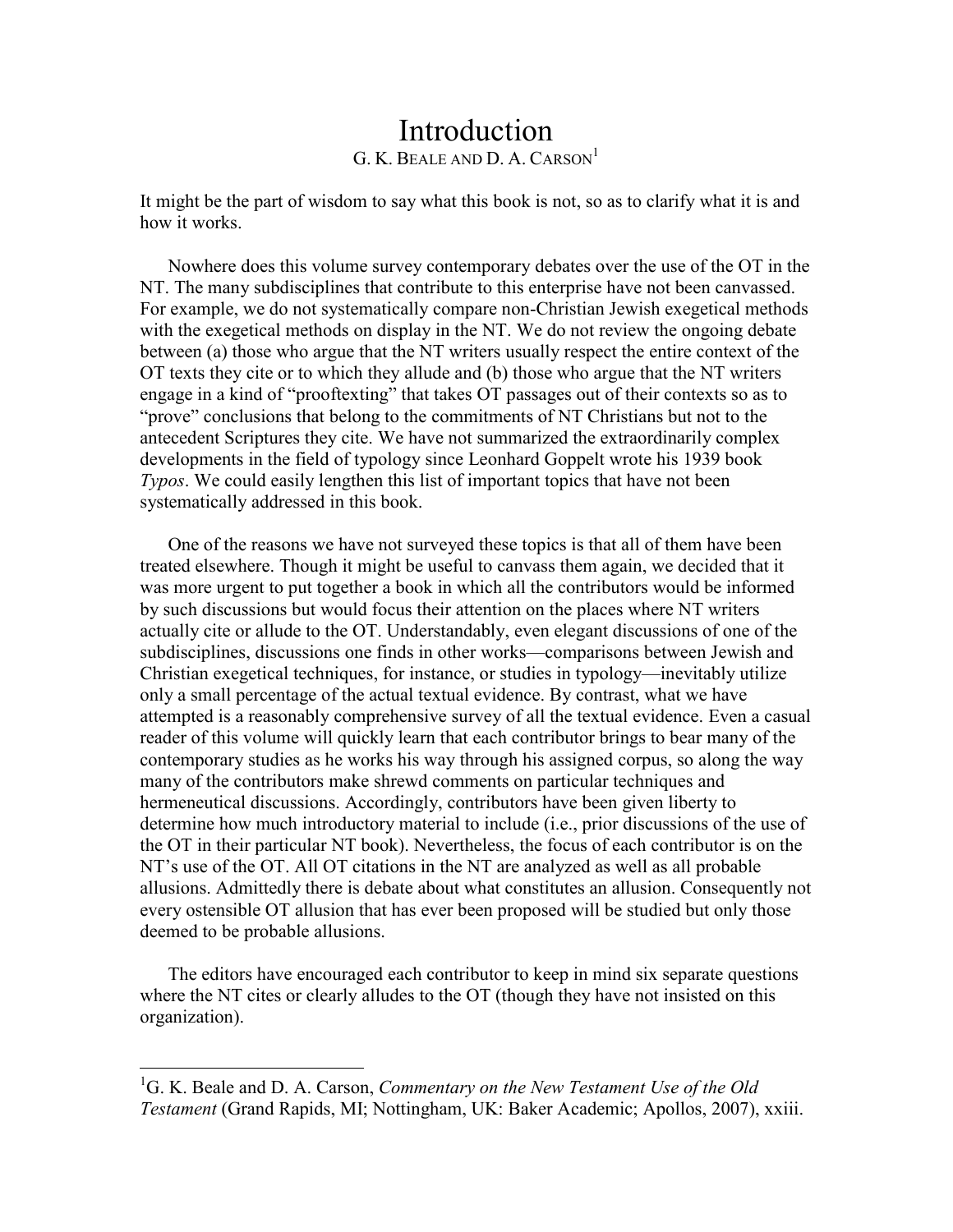1. What is the NT context of the citation or allusion? In other words, without (yet) going into the details of the exegesis, the contributor seeks to establish the topic of discussion, the flow of thought, and, where relevant, the literary structure, genre, and rhetoric of the passage.

2. What is the OT context from which the quotation or allusion is drawn? Even at its simplest, this question demands as much care with respect to the OT as the first question demands of the study of the NT. Sometimes energy must be expended simply to demonstrate that a very brief phrase really does come from a particular OT passage, and from nowhere else. Yet sometimes this second question becomes even more complex. Under the assumption that Mark's Gospel picks up exodus themes (itself a disputed point), is it enough to go to the book of Exodus to examine those themes as they first unfold? Or are such OT exodus themes, as picked up by Mark, filtered through Isaiah? In that case, surely it is important to include reflection not only on the use of the OT in the NT but also on the use of the OT within the OT. Or again, how does the Genesis flood account (Gen. 6–9) get utilized in the rest of the OT and in earlier parts of the NT before it is picked up by 2 Peter? Sometimes a NT author may have in mind the earlier OT reference but may be interpreting it through the later OT development of that earlier text, and if the lens of that later text is not analyzed, then the NT use may seem strange or may not properly be understood.

3. How is the OT quotation or source handled in the literature of Second Temple Judaism or (more broadly yet) of early Judaism? The reasons for asking this question and the possible answers that might be advanced are many. It is not that either Jewish or Christian authorities judge, say, Jubilees or 4 Ezra to be as authoritative as Genesis or Isaiah. But attentiveness to these and many other important Jewish sources may provide several different kinds of help. (1) They may show us how the OT texts were understood by sources roughly contemporaneous with the NT. In a few cases, a trajectory of understanding can be traced out, whether the NT documents belong to that trajectory or not. (2) They sometimes show that Jewish authorities were themselves divided as to how certain OT passages should be interpreted. Sometimes the difference is determined in part by literary genre: Wisdom literature does not handle some themes the way apocalyptic sources do, for instance. Wherever it is possible to trace out the reasoning, that reasoning reveals important insights into how the Scriptures were being read. (3) In some instances, the readings of early Judaism provide a foil for early Christian readings. The differences then demand hermeneutical and exegetical explanations; for instance, if two groups understand the same texts in decidedly different ways, what accounts for the differences in interpretation? Exegetical technique? Hermeneutical assumptions? Literary genres? Different opponents? Differing pastoral responsibilities? (4) Even where there is no direct literary dependence, sometimes the language of early Judaism provides close parallels to the language of the NT writers simply because of the chronological and cultural proximity. (5) In a handful of cases, NT writers apparently display direct dependence on sources belonging to early Judaism and their handling of the OT (e.g., Jude). What is to be inferred from such dependence?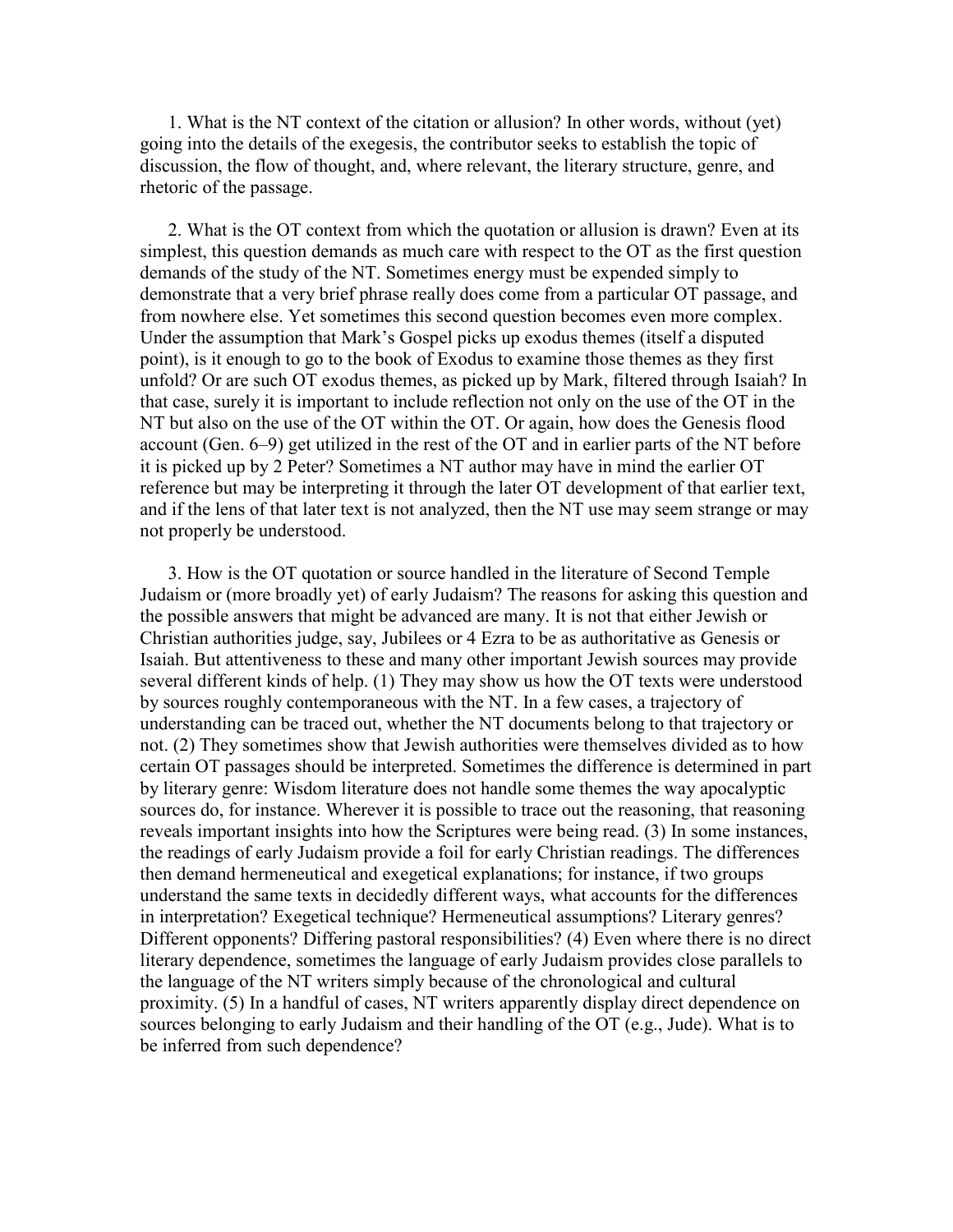4. What textual factors must be borne in mind as one seeks to understand a particular use of the OT? Is the NT citing the MT or the LXX or a Targum? Or is there a mixed citation, or perhaps dependence on memory or on some form of text that has not come down to us? Is there significance in tiny changes? Are there textual variants within the Hebrew tradition, within the tradition of the Greek OT, or within the Greek NT textual tradition? Do such variants have any direct bearing on our understanding of how the NT is citing or alluding to the OT?

5. Once this groundwork has been laid, it becomes important to try to understand how the NT is using or appealing to the OT. What is the nature of the connection as the NT writer sees it? Is this merely a connection of language? One of the editors had a father who was much given to communicating in brief biblical quotations. His mind was so steeped in Scripture that Scripture provided the linguistic patterns that were the first recourse of his speech. If one of his children was complaining about the weather, he would quietly say (quoting, in those days, the KJV), "This is the day the LORD hath made; let us rejoice and be glad in it." In fact, he knew his Bible well enough that he was fully aware that the original context was not talking about the weather and our response to it. He knew that the verse occurs in one of the crucial "rejected stone" passages, and the "day" over which the psalmist rejoices is the day when the "stone" is vindicated (Ps. 118:22–24; note v. 24 in the TNIV: "The LORD has done it this very day; let us rejoice today and be glad."). Nevertheless the passage provided the verbal fodder for him to express what he wanted to say, and granted what the Bible does actually say elsewhere about God's goodness and providence, he was accurately summarizing a biblical idea even though the biblical words he was citing did not, in their original context, articulate that idea. Are there instances, then, when the NT writers use biblical language simply because their minds are so steeped in Scripture that such verbal patterns provide the linguistic frameworks in which they think?

On the other hand, are there occasions when a NT writer uses an expression that crops up in many OT passages (such as, say, "day of the LORD," especially common in the prophets), not thinking of any one OT text but nevertheless using the expression to reflect the rich mix of promised blessing and promised judgment that characterizes the particular instantiations of the OT occurrences? In this case, the NT writer may be very faithful to OT usage at the generic level, even while not thinking of any particular passage, that is, individual OT occurrences may envisage particular visitations by God, while the generic pattern combines judgment and blessing, and the NT use may pick up on the generic pattern while applying it to yet another visitation by God.

Alternatively, NT writers may be establishing some sort of analogy in order to draw a moral lesson. Just as the ancient Israelites were saved out of slavery in Egypt but most of the adult generation did not make it into the promised land because they did not persevere in faith and obedience, so believers contemporary with Paul and with the writer to the Hebrews need to persevere if they are to be saved at the last (1 Cor. 10:1–13; Heb. 3:7– 19). But when is such a formal analogy better thought of as a typology, that is, a pattern established by a succession of similar events over time?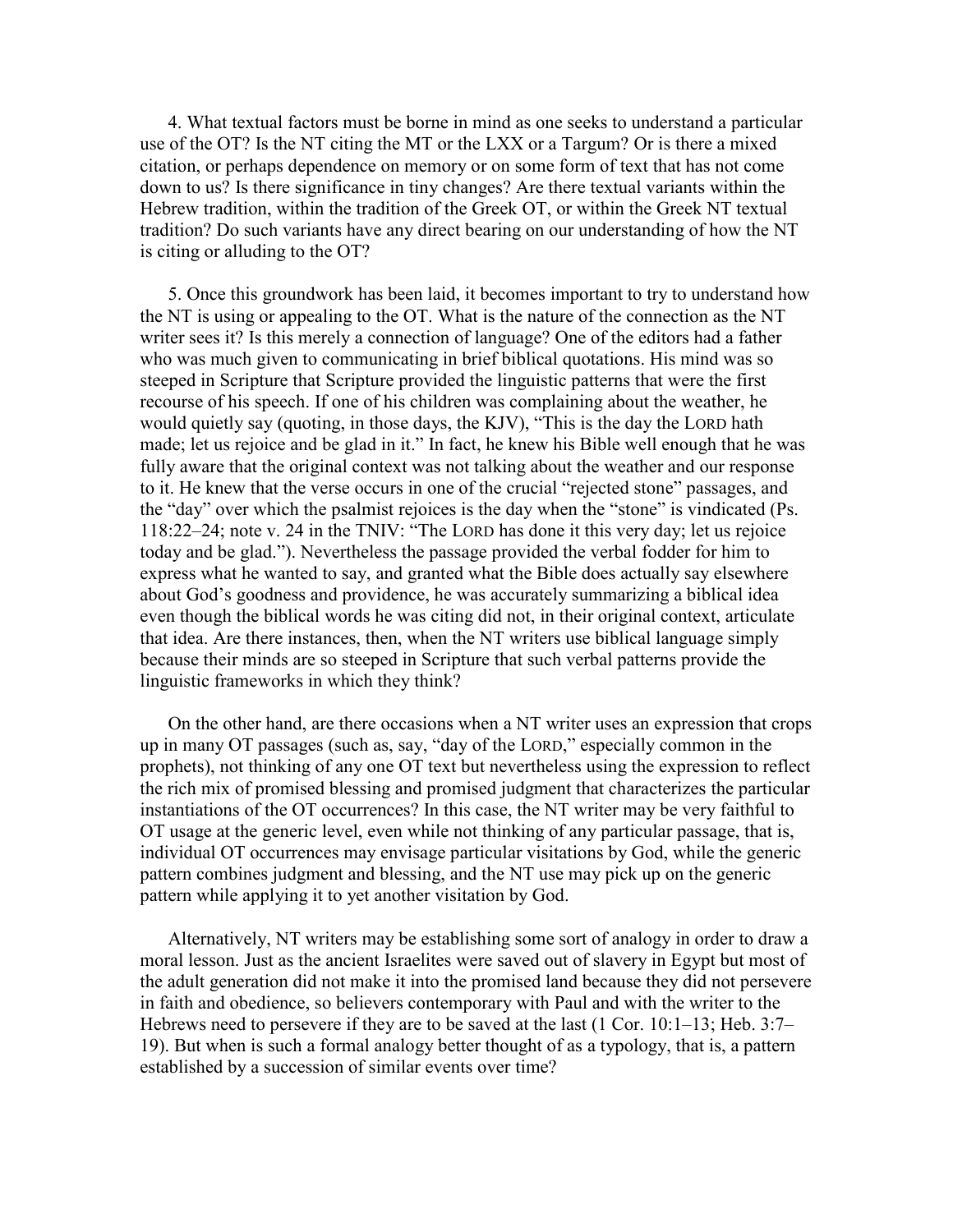Or again, is the NT writer claiming that some event or other is the fulfillment of an OT prophecy—a bold "this is what was spoken by the prophet" (e.g., Acts 2:16) sort of declaration? Soon, however, it becomes clear that the "fulfillment" category is remarkably flexible. An event may "fulfill" a specific verbal prediction, but in biblical usage an event may be said to "fulfill" not only a verbal prediction but also another event or, at least, a pattern of events. This is commonly labeled typological fulfillment. In that case, of course, a further question arises. Are the NT writers coming to their conclusion that this fulfillment has taken place to fulfill antecedent events simply out of their confidence in the sovereign God's ordering of all things, such that he has established patterns that, rightly read, anticipate a recurrence of God's actions? Or are they claiming, in some instances, that the OT texts themselves point forward in some way to the future?

More generally, do the NT writers appeal to the OT using exactly the same sorts of exegetical techniques and hermeneutical assumptions that their unconverted Jewish contemporaries display—one or more of the classic lists of middoth, the "rules" of interpretive procedure? The most common answer to this question is a decided "Yes," but the affirmation fails to explain why the two sets of interpreters emerge with some very different readings. One must conclude that either the exegetical techniques and hermeneutical assumptions do not determine very much after all or else that there are additional factors that need careful probing if we are to explain why, say, Hillel and Paul read the Hebrew Scriptures (or their Greek translations) so differently.

6. To what theological use does the NT writer put the OT quotation or allusion? In one sense, this question is wrapped up in all the others, but it is worth asking separately as it highlights things that may otherwise be overlooked. For instance, it is very common for NT writers to apply an OT passage that refers to YHWH (commonly rendered "LORD" in English Bibles) to Jesus. This arises from the theological conviction that it is entirely appropriate to do so since, granted Jesus' identity, what is predicated of God can be predicated no less of him. In other passages, however, God sends the Messiah or the Davidic king, and Jesus himself is that Davidic king, thus establishing a distinction between God and Jesus. The subtleties of these diverse uses of OT texts meld with the complexities of NT Christology to constitute the essential building blocks of what would in time come to be called the doctrine of the Trinity. Other theological alignments abound, a few of which are mentioned below. Sometimes, more simply, it is worth drawing attention to the way a theological theme grounded in the citation of an OT text is aligned with a major theological theme in the NT that is treated on its own without reference to any OT text.

These, then, are the six questions that largely control the commentary in the following pages. Most of the contributors have handled these questions separately for each quotation and for the clearest allusions. Less obvious allusions have sometimes been treated in more generic discussions, though even here the answers to these six questions usually surface somewhere. Moreover, the editors have allowed adequate flexibility in presentation. Two or three contributors wrote in more discursive fashion, meaning they kept these questions in mind, but their presentations did not separate the questions and the answers they called forth.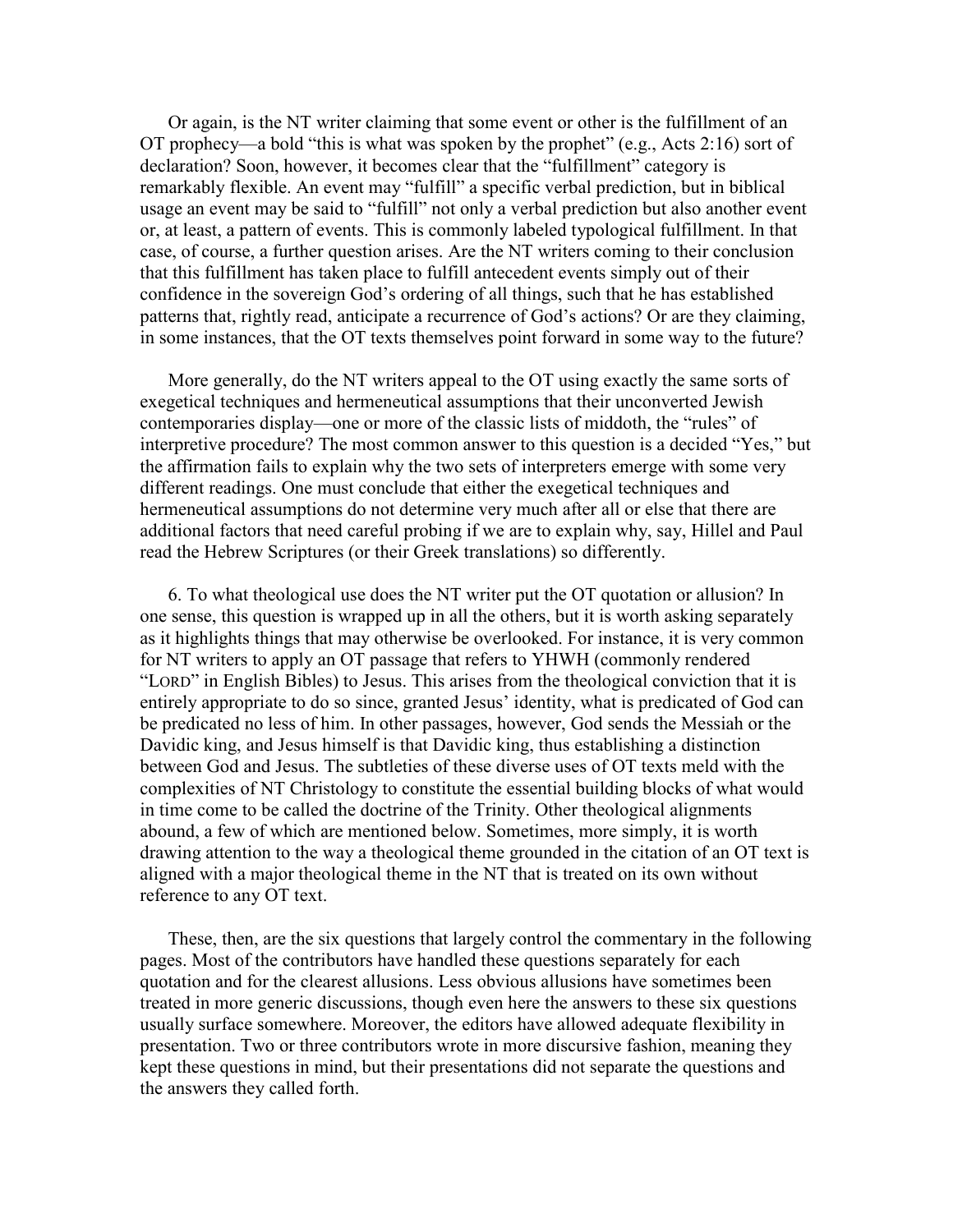Five further reflections may help to orientate the reader to this commentary.

First, one of the reasons for maintaining flexibility in approach is the astonishing variety of ways in which the various NT authors make reference to the OT. Matthew, for instance, is given to explicit quotations, sometimes with impressive formulaic introductions. By contrast, Colossians and Revelation avoid unambiguous and extensive citations but pack many, many OT allusions into their texts. Some NT writers return again and again to a handful of OT chapters; others make more expansive references. To this must be added the complications generated by NT books that are literarily dependent on other NT books or are, at very least, very similar to others (e.g., 2 Peter and Jude, the Synoptic Gospels, Ephesians and Colossians). The contributors have handled such diversity in a variety of ways.

Second, in addition to the obvious ease with which NT writers (as we have seen) apply to Jesus a variety of OT texts that refer to YHWH, so also a number of other associations that are initially startling become commonplace with repetition. NT writers happily apply to the church, that is, to the new covenant people of God, many texts that originally referred to the Israelites, the old covenant people of God. In another mutation, Jesus himself becomes the eschatological locus of Israel—an identification sometimes effected by appealing to OT texts (e.g., "Out of Egypt I called my son," Matt. 2:15; Hos. 11:1) and sometimes by symbol-laden events in Jesus' life that call to mind antecedent events in the life of Israel, for example, Jesus being tempted in the wilderness for forty days and forty nights, Matt. 4/Luke 4, closely connected with Deut. 8 and the forty years of Israel's wilderness wanderings. This example overlaps with another pregnant set of associations bound up with the "son" language that abounds in both Testaments. In fact, it is likely because of conceiving Jesus as representing true Israel that NT writers began to conceive of the church this way as well, since Christ corporately represents the church, and what he is in so many ways is likewise true of the church.

Third, one of the distinctive differences one sometimes finds between the way NT writers read the OT and the way that their non-Christian Jewish contemporaries read it is the salvation-historical grid that is often adopted by the former. Some kind of historical sequence under the providence of a sovereign God is necessary for almost any kind of typological hermeneutic, of course, but there is something more. In Galatians 3, for instance, Paul modifies the commonly accepted significance of the law by the simple expedient of locating it after the Abrahamic promise, which had already established the importance of justification by faith and which had already promised blessing to the Gentiles. Thus instead of asking an atemporal question such as, "How does one please God?" and replying, "By obeying the law," Paul instead insists on reading the turning points of OT history in their chronological sequence and learning some interpretive lessons from that sequence. That sort of dependence on salvation history surfaces elsewhere in the NT (e.g., Rom. 4), and not only in Paul (e.g., Heb. 4:1–13; 7). Thus, eschatological fulfillment has begun with Christ's first advent and will be consummated at his last coming. Ostensible parallels in Jewish literature preserve (especially at Qumran) a sense of what might be called "inaugurated eschatology" (several texts insist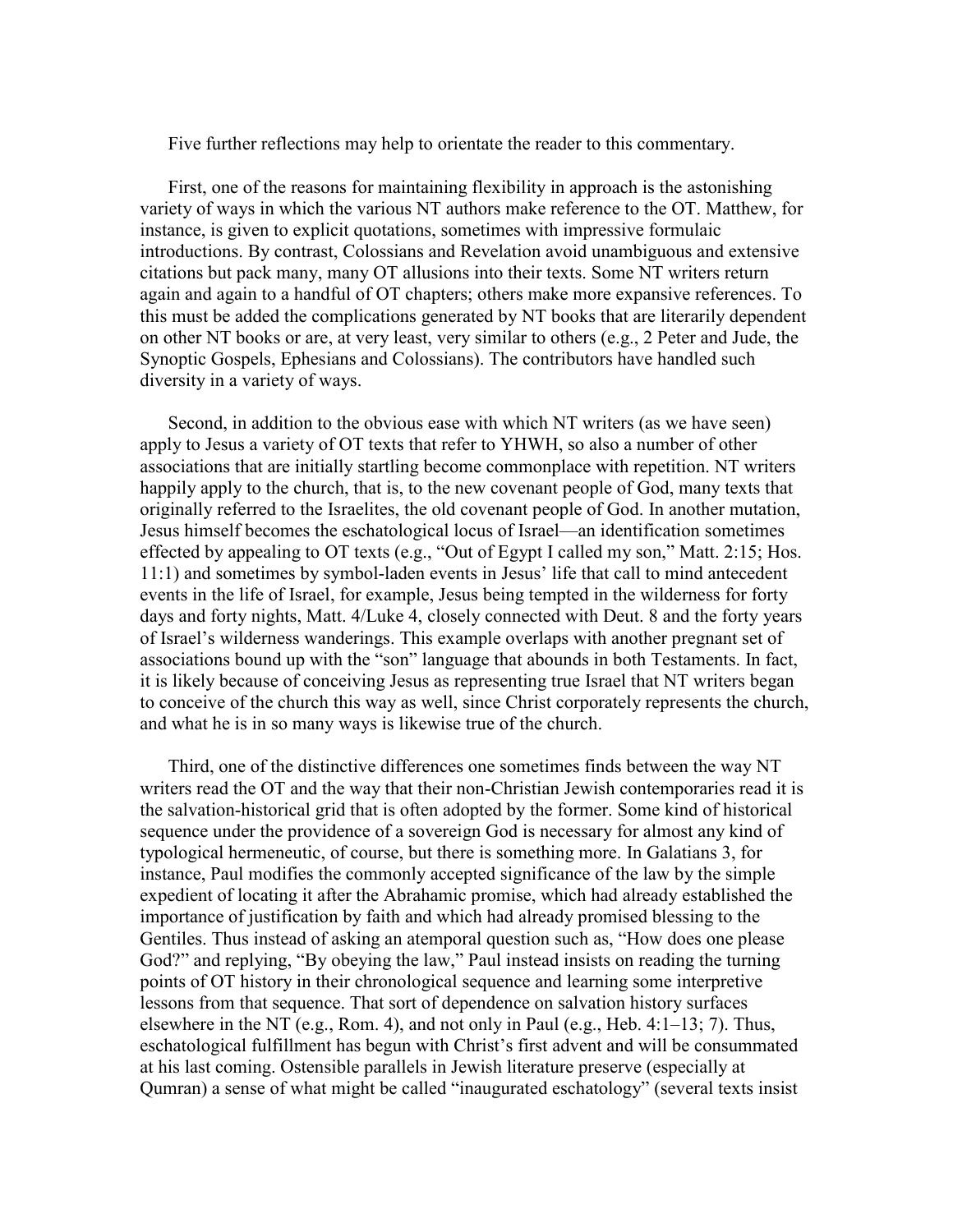that the Teacher of Righteousness brings in the last times), but that is something differentiable from this sense of historical sequencing within the Hebrew Scriptures being itself a crucial interpretive key to the faithful reading of those Scriptures.

Fourth, here and there within the pages of this commentary one finds brief discussion as to whether a NT writer is drawing out a teaching from the OT—i.e., basing the structure of his thought on the exegesis of the OT text—or appealing to an OT passage to confirm or justify what has in fact been established by the Christian's experience of Christ and his death and resurrection. This distinction is a more nuanced one than what was mentioned earlier, viz., the distinction between those who think that the citations bring with them the OT context and those who think that the NT writers resort to prooftexting. For the evidence is really quite striking that the first disciples are not presented as those who instantly understood what the Lord Jesus was teaching them or as those who even anticipated all that he would say because of their own insightful interpretations of the Hebrew Scriptures. To the contrary, they are constantly presented as, on the one hand, being attached to Jesus yet, on the other, being very slow to come to terms with the fact that the promised messianic king would also be the Suffering Servant, the atoning lamb of God, that he would be crucified, rejected by so many of his own people, and would rise again utterly vindicated by God. Nevertheless, once they have come to accept this synthesis, they also insist, in the strongest terms, that this is what the OT Scriptures actually teach. They do not say, in effect, "Oh, if only you could experience Jesus Christ the way we do, you would then enjoy a different set of lenses that would enable you to read the Bible differently." Rather, they keep trying to prove from the Scriptures themselves that this Jesus of Nazareth really does fulfill the ancient texts even while they are forced to acknowledge that they themselves did not read the biblical texts this way until after the resurrection, Pentecost, and the gradual increase in understanding that came to them, however mediated by the Spirit, as the result of the expansion of the church, not least in Gentile circles. This tension between what they insist is actually there in the Scriptures and what they are forced to admit they did not see until fairly late in their experience forces them to think about the concept of "mystery" revelation that is in some sense "there" in the Scriptures but hidden until the time of Godappointed disclosure.

In other words, the same gospel that is sometimes presented as that which has been prophesied and is now fulfilled is at other times presented as that which has been hidden and is now revealed. This running tension is a lot more common in the NT than might be indicated by the small number—twenty-seven or twenty-eight—of occurrences of the Greek word *mystērion*. Galatians and John, for example, are replete with the theological notion of "mystery" without the word "mystery" being present. Transparently, this complex issue is tightly bound up with the ways in which the NT writers actually quote or allude to the OT—in particular, what they think they are proving or establishing or confirming. Nowhere is there a hint that these writers are trying to diminish the authority of what we now refer to as the OT Scriptures. After a while the alert reader starts stumbling over many instances of this complex phenomenon and tries to synthesize the various pieces. A favorite illustration of some in explaining this phenomenon is the picture of a seed. An apple seed contains everything that will organically grow from it.